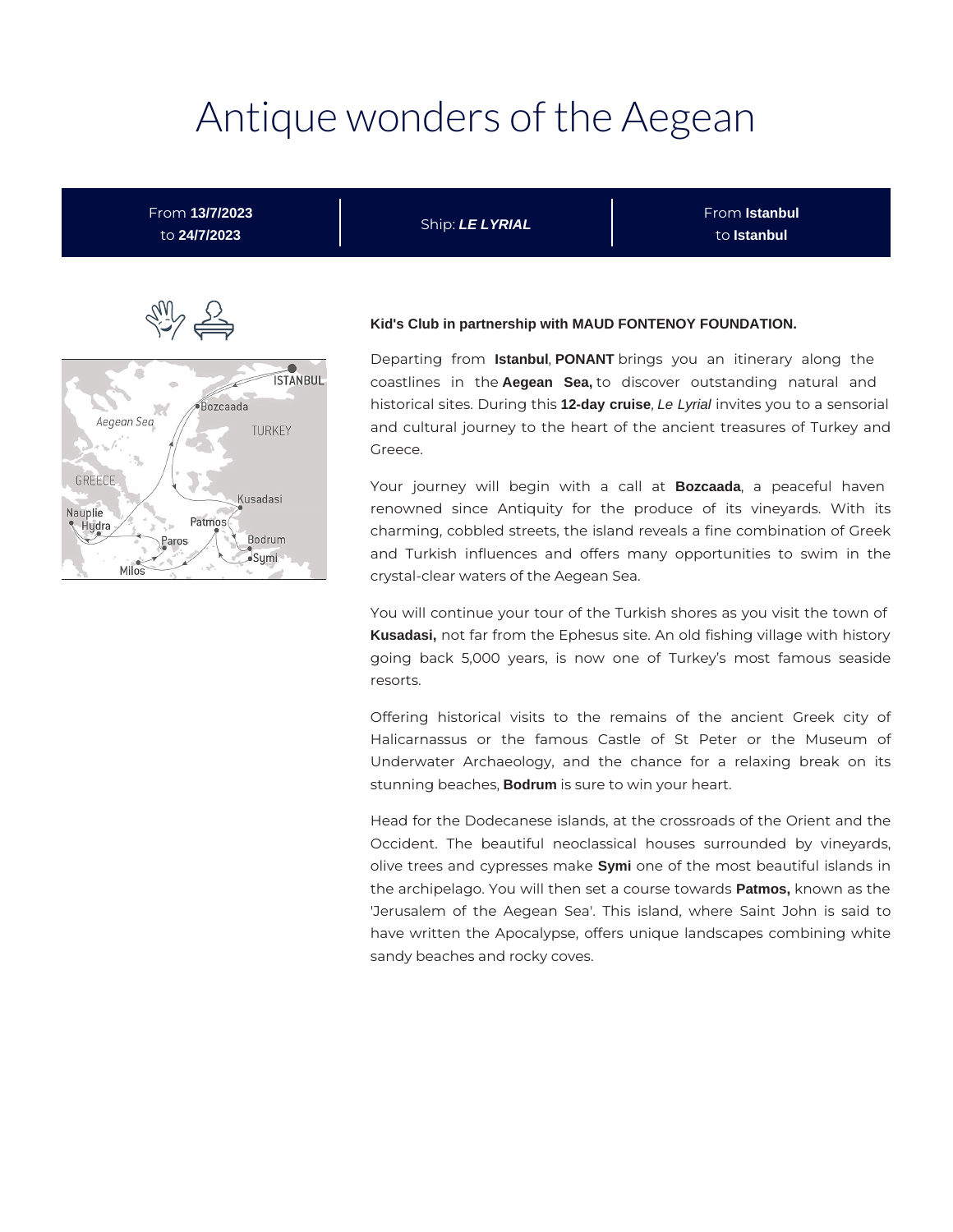In the south-eastern Aegean Sea, the **Cyclades** archipelago invites you to enjoy the wild and appealing beauty of its islands. The landscapes of **Milos** , between limestone cliffs and small confidential coves can be discovered in a soothing atmosphere. You will then make a detour via the **island of Hydra**, famous for its incomparable light and the calm of its small streets on which all motorised traffic is banned.

Then you will reach **Istanbul**, a rich historical UNESCO listed site, at the end of a magnificent cruise.



The information in this document is valid as of 6/7/2022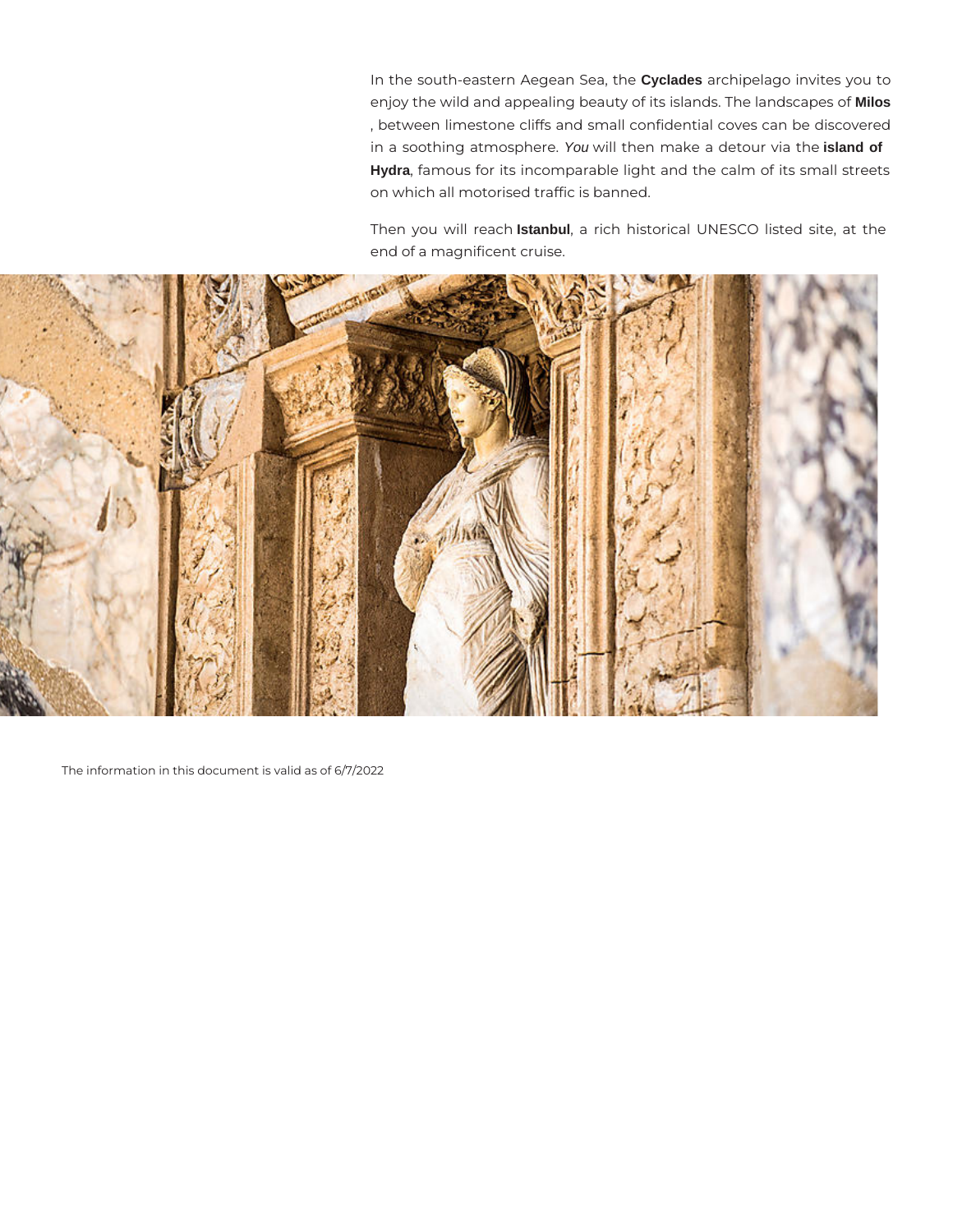# Antique wonders of the Aegean **YOUR STOPOVERS :**

#### **ISTANBUL**

Embarkation 13/7/2023 from 4:00 pm to 5:00 pm Departure 13/7/2023 at 6:00 pm

Located on the Bosphorus, Istanbul is one of the most beautiful of all Turkish cities. Named Byzantium when founded by the Greeks, and then Constantinople under the Roman Empire, this city is steeped in history and, for this reason, is a listed UNESCO World Heritage site. Located on Sultanahmet hill, the great **Blue Mosque,** the mysterious **Hagia Sophia** and the vast **Topkapi palace** and its countless mosaics, dominate the Marmara Sea. In the Beyazit district, the **Grand Bazaar** allows to discover elegant covered passages. A little further away, delicate aroma of **loukoum** and spices will draw the visitors' attention at the Egyptian Bazaar.

#### **BOZCAADA**

Arrival 14/7/2023 midday Departure 14/7/2023 late afternoon

Anchored off the coast of the legendary ancient city of Troy, in crystal-clear waters dotted with Greek islands **Bozcaada** is truly exceptional. And with good reason, since Bozcaada and its neighbour, Gökçeada, are the only Turkish islands in the Aegean Sea. Ceded to Turkey in 1923, it still bears traces of its past as a Greek island, as evidenced by its maze of cobbled streets and the traditional white houses with blue windows that dot the island. Renowned since antiquity for its vines, Bozcaada also stands out for its exceptional setting combining sheer cliffs, ribbons of golden sand, and tiny coves with translucent water.

# **KUSADASI**

Arrival 15/7/2023 early morning Departure 15/7/2023 late evening

The attractive **seaside resort of Kusadasi** is located in a gulf on the western coast of Turkey. You can bathe there in clear waters or stroll along the coastal walk, in the shade of palms. In the historical district, you can take a mosey down the narrow streets and explore the colourful shops in the bazaar. Close by, the **Ephesus archaeological site** in the hillsides provides an opportunity to discover the ruins of one of the most famous cities of Antiquity.

#### **BODRUM**

Arrival 16/7/2023 midday Departure 16/7/2023 late evening

Bodrum is located one of the bays of Mugla on the west coast of Turkey. At the harbour entrance, you'll can't miss **The Bodrum Castle of The Knights of St. John,** the town's emblem. Here you will be able to visit the Bodrum Museum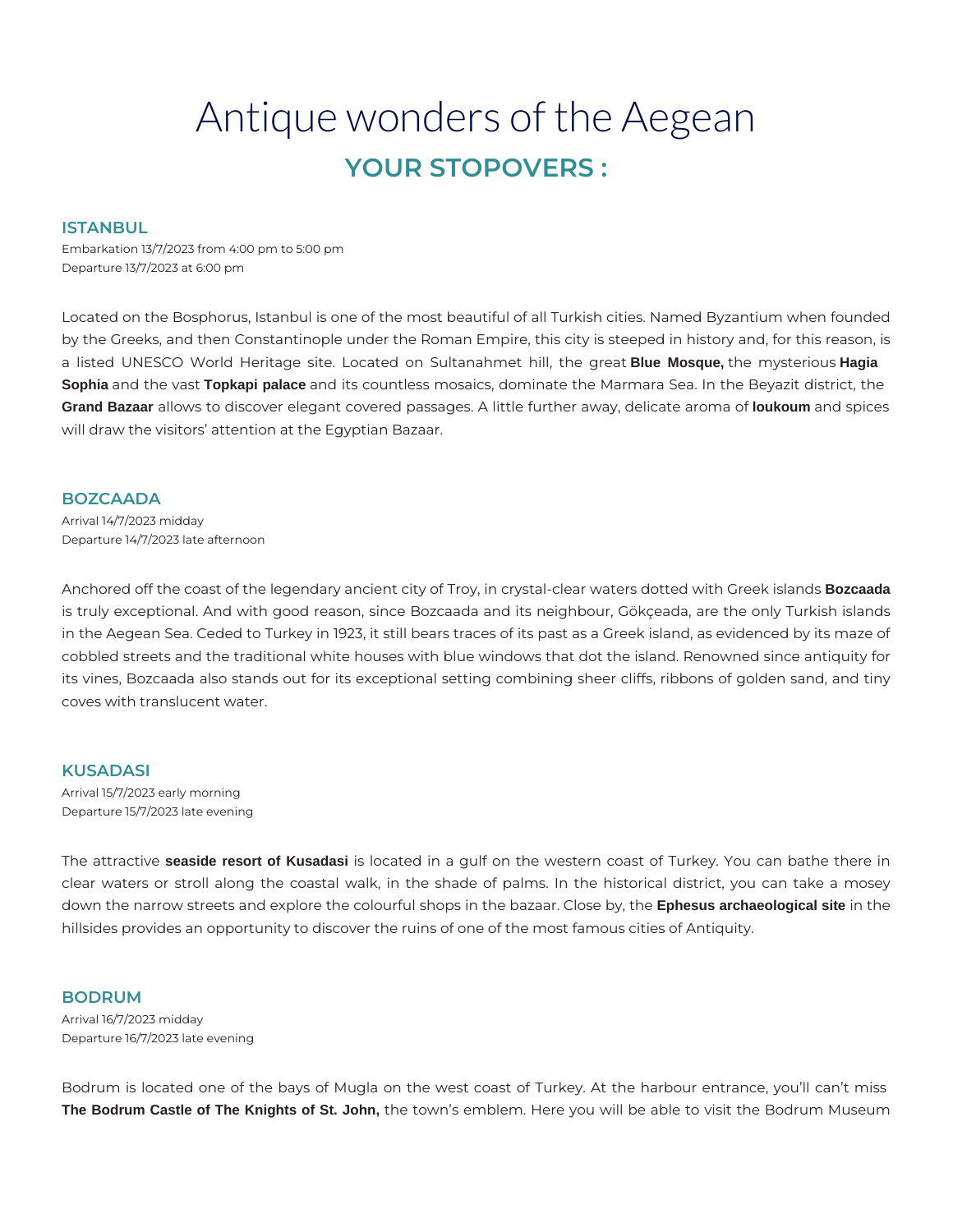of Underwater Archaeology housed within the castle precincts. In the centre, the passages shaded by arbours abound with diverse craft shops and ice-cream cafés where you can sit out and enjoy refreshing citrus fruit sorbets. A few streets away, the archaeological site of the **Halicarnasse mausoleum** invites you to experience the old town's past, just as the old theatre does, built on the slopes of the hillside looking out over the bay of Bodrum.

#### **SYMI**

Arrival 17/7/2023 early morning Departure 17/7/2023 late afternoon

A simply ravishing gem in the Dodecanese, Symi is located north-west of Rhodes. This island of cypress forests, vineyards and olive orchards, possesses a capital city of the same name that is as colourful as the surrounding countryside. The charm of the port district of **Gialos** is not to be missed: its quaysides are lined with picturesque houses with multi-coloured facades. You can get to the upper town by car or climb the 500 steps up the **Kali Strata** ramp. The second option offers superb viewing points of the coast and gorgeous turquoise waters.

# **PATMOS**

Arrival 18/7/2023 early morning Departure 18/7/2023 evening

Patmos is one of the legendary must-see islands in the Dodecanese. This is where Saint John resided, presumed author of the last book in the Bible. The **cave of the Apocalypse** and the **Saint John Monastery** are dedicated to him. These sites, which are listed by UNESCO as World Heritage, are located at the top of a hillside planted with vines and orchards. On the shore, the crystalline coves of Kambos and Lampi offer absolutely gorgeous swimming areas.

# **ADAMAS, MILOS**

Arrival 19/7/2023 early morning Departure 19/7/2023 mid afternoon

Although Milos is especially renowned for the famous **statue of Venus** found in a field there and now displayed in the Louvre in Paris, this **mineral island** is also a geological treasure. Its volcanic origin is evident in its breathtaking landscapes and the colours of its cliffs, ranging from pure white to deep red. You'll discover the **wild beauty** of the shorelines lined with the most beautiful beaches in Greece from a ship deck, and you'll enjoy privileged access to **emerald-green coves**. Tiny **fishing ports** like Adamas hide there, with brightly-painted doors and terraces. Milos is a charming port of call in the heart of the Cyclades.

# **PAROS**

Arrival 20/7/2023 early morning Departure 20/7/2023 late afternoon

Famous for its white marble, the island of Paros is located in the Cyclades. Along the quays of **Parikia,** its main town, you'll see Byzantine churches and neoclassical buildings. To make the most of the turquoise waters, you can stop over in **Naoussa.** This little fishing port is bounded by a very beautiful cove.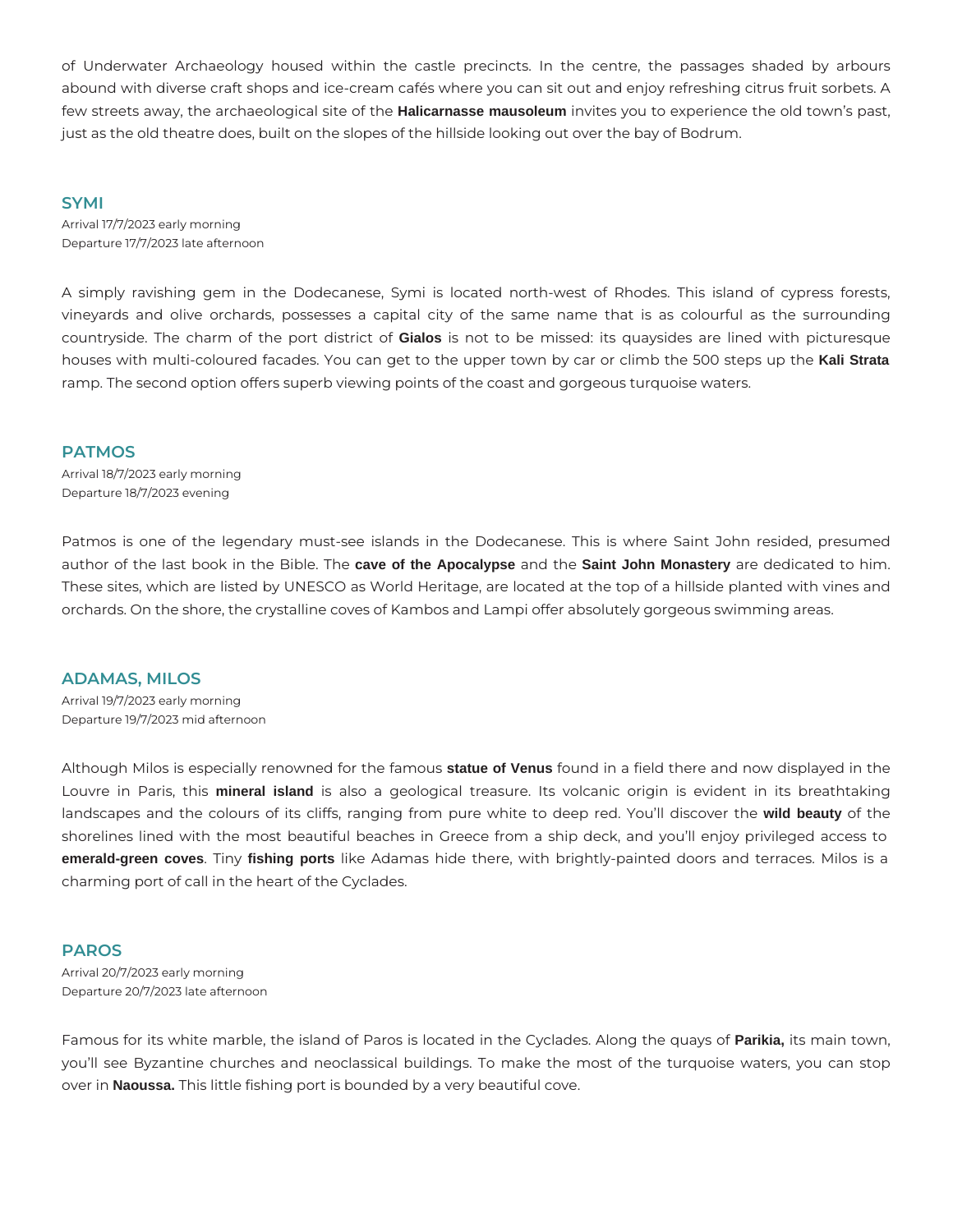# **HYDRA**

Arrival 21/7/2023 early morning Departure 21/7/2023 late evening

This unusual gem belonging to the Saronic islands is located to the east of the Peloponnese. There are no cars here. Named after the island, the harbour town is layered up the slopes of a mountainous bay. You may be surprised to see beautiful **stone mansions.** These are traditional here, as are the multi-coloured caïques along the quays. Further along the shore, you will discover the Historical Archives Museum. Collections from Athens National History Museum are exhibited in the elegant **villa Koundouriotis.**

# **NAFPLION**

Arrival 22/7/2023 early morning Departure 22/7/2023 evening

The engaging town of Nafplion is staggered up green hillsides of the Argolic Gulf, to the east of the Peloponnese. Do not be surprised by its extremely varied cultural heritage. Some of the must-see visits are the ancient agora on the plateau of Akronafplia, Italianate arcades in **Syntagma square** as well as the baroque fortress of **Palamidi** on a hillside of the same name. At the top of the hill, views of the gulf and the surrounding mountains are simply awesome. If you want to chill out by the water's edge, walk along the **Arvanitia promenade** to a beautiful creek in the shade of cedars and cypresses.

#### **AT SEA**

Arrival 23/7/2023 Departure 23/7/2023

During your day at sea, make the most of the many services and activities on board. Treat yourself to a moment of relaxation in the spa or stay in shape in the fitness centre. Depending on the season, let yourself be tempted by the swimming pool or a spot of sunbathing. This day without a port of call will also be an opportunity to enjoy the conferences or shows proposed on board, to do some shopping in the boutique or to meet the PONANT photographers in their dedicated space. As for lovers of the open sea, they will be able to visit the ship's upper deck to admire the spectacle of the waves and perhaps be lucky enough to observe marine species. A truly enchanted interlude, combining comfort, rest and entertainment.

# **ISTANBUL**

Arrival 24/7/2023 early morning Disembarkation 24/7/2023 at 8:00 am